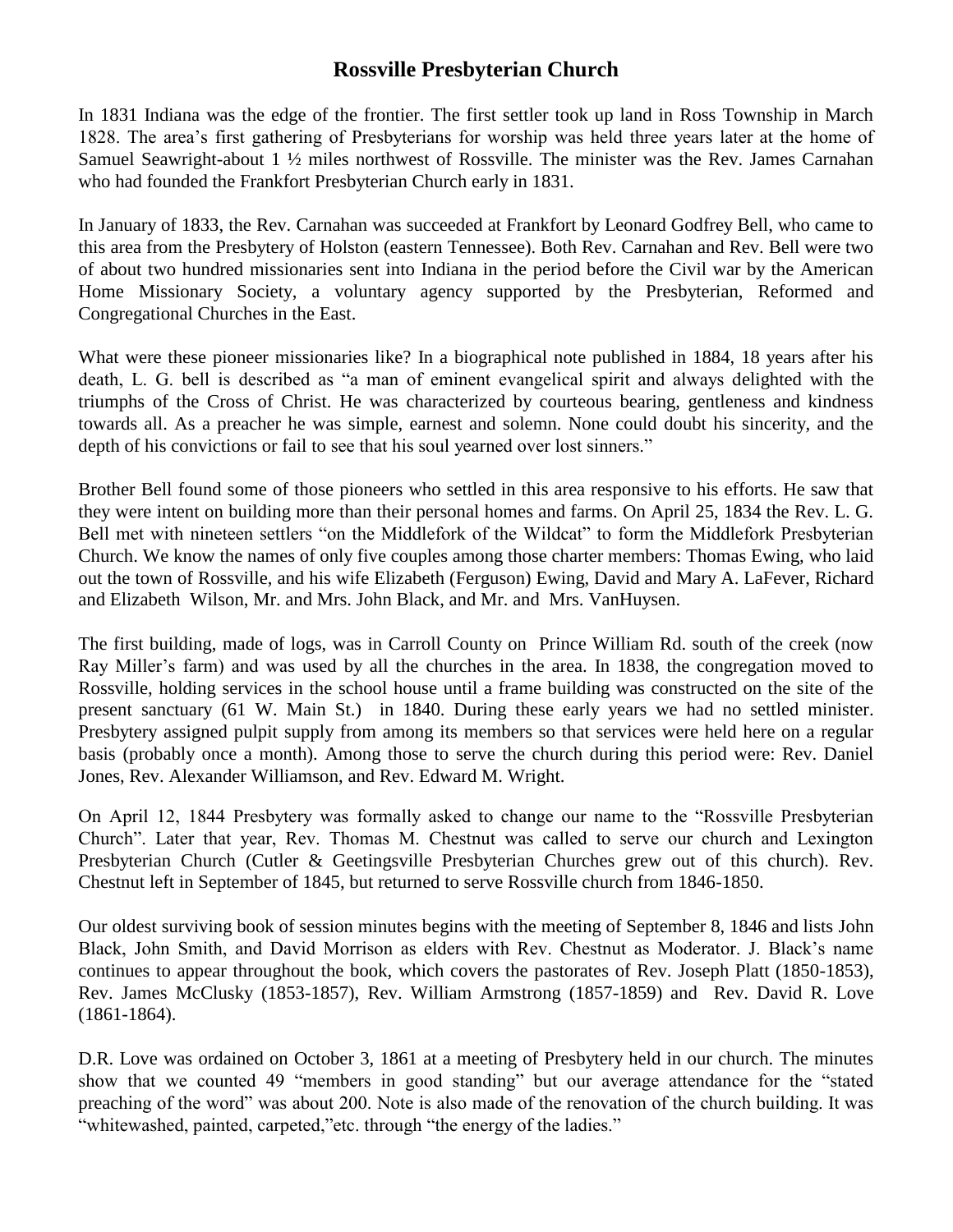Rev. Samuel M. Crissman (1864-1868) and Rev. John A. Campbell (1868-1872) served the church after the civil war and were followed by William P. Koutz. The minutes make special note of the death of charter member Richard Wilson on June 30, 1875: he was nearly 82. Rev. Koutz was an energetic preacher, who held revivals not just in the church but also in some of the school houses out in the country.

On September 22, 1882, during the pastorate of Sidney J. Brownson , 20 members of our congregation became the charter members of the Pleasant Hill Presbyterian Church. Rev. H. D. Onyett was employed as "ministerial supply" beginning May 1, 1883 "provided Pleasant Hill Church engages part of his services for the same time…" every pastor since has served both churches.

Rev. Thornton D. Fyffe was the next minister. In 1887, during his pastorate our present sanctuary was constructed at a cost of \$7000. It was dedicated on Thursday, November 24, Thanksgiving Day. Soon after, an extended revival was held. Session was constituted after morning services, December 11, 1887 and officially remained in session until closed with prayer "on Sabbath, January 1, 1888." One member was removed from the roll, 17 were added and 8 were baptized (six of them on Christmas Day) during this remarkable meeting.

The next pastor was Rev. David R. Burr (1888-1893). During his pastorate new brick walks were laid "from each door to the sidewalk" and it was decided "not to allow anything of a theatrical or frivolous nature in the church." D. R. Burr was followed by Rev. William H. Blair (1893-1894), Rev. E. N. Prentice (1894-1897), Rev. W. H. Roberts (1897-1898), Rev. H. C. Johnson (1898-1900), Rev. F. M., Tyrell (1900-1902), and Rev. Henry M. Rogers (1903-1906).

When Rev. Rogers came we began to hold all day annual meetings. These gatherings, broken in the middle by a carry-in dinner, included entertainment and inspiration, as well as reports and elections. In the minutes of the 1904 meetings, clerk E.E. Hufford approves of the innovation: "…all seeming to have received a blessing from having been present." In the 1906 minutes he endorses the pastor's opinion that it has been "a pleasant and profitable day." Despite this praise, in 1912 the annual meeting was held in the evening, a practice that continued until 1967.

Rev. Claude G. Fowler served from 1906 to 1910 and moderated the session on March 15, 1908 when Zelpha L. Erb and Mabel M. Clauser were among those who "…appeared before session and were examined upon their religious experience. When having made satisfactory profession of their faith in Jesus Christ…they were admitted to the Lord's Supper." Mrs. Zelpha Metzger and Mrs. Mabel Carson were still active in our congregation when our  $150<sup>th</sup>$  year was celebrated in 1984.

Rev. N. F. Chapman (1910-1912) and Rev. C. E. Fowler (1912-1916) were the next ministers to serve our church. An issue of the local newspaper, the Rossville Journal, published on December 26, 1913 notes the activities occurring in our church:

 Church services every Sunday morning or evening. Prayer meeting held each Wednesday 7:30 p.m.; Sabbath school 9:15 a.m.; YPSCE each Sunday 6:00 p.m.; Woman's Missionary Society last Wednesday of each month 2:00 p.m.; Industrial Society second Wednesday of each month. Communion seasons, first Sabboath of the months of January, April, July, and October. Rev. C. E. Fowler

We know that the "Young People's Society for Christian Endeavor" and the woman's Missionary Society go back at least to 1902. The Ladies Industrial Society began April 9<sup>th</sup>, 1903. One of their first projects was raising \$200 for a furnace, installed in 1905. 'Christian Endeavor' was the ancestor of our present Junior and Senior Youth Fellowships. Our 'United Presbyterian women', in its monthly meetings and special workdays continued the traditions of service from both of the groups that preceded it. It was disbanded in 1989.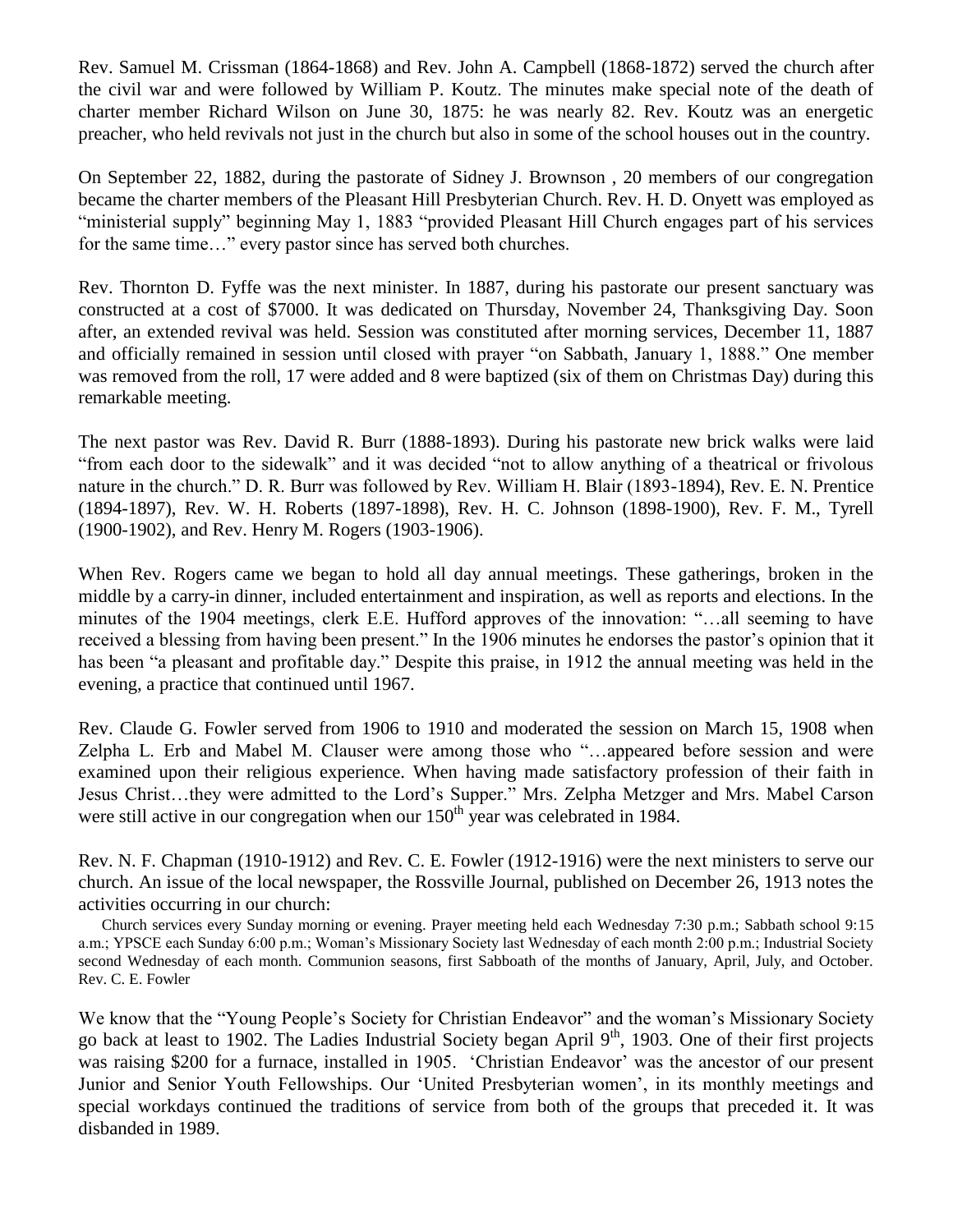The roll of ministers serving our congregation continues with Rev. George W. Rowe (1916-1918), Rev. Arthur Raabe, (1918-1921), and Rev. G. E. Jones (1921-1926). Rev. Florizel A. Pfleiderer (1927-1929), Rev. R. Washington Burton (1929-1931) and Rev. L. Dewey Burham (1932-1934) served next. The reports presented at the 1933 annual meeting list the name of Miss Ruth Maish as Sunday School pianist. The record shows that she was present 52 Sundays that year. Her contribution to the music of our congregation has spanned more than a third of its life. Her Golden anniversary was celebrated in 1983 and she continued her faithful service as our organist until 1989.

Our second century began with the Rev. John Hanstra (1935-1941) and Rev. Arthur Powell (1942-1949). During 1941 the men of the church dug a basement under the sanctuary. Some of them weren't too sure it could be done without undermining the structure—they didn't want the steeple to fall! Fred Ruch was sure it could be done and with Jacob Cheney, he crawled in to take out enough shovels of dirt to allow a conveyor belt to be installed.

1947 saw the beginning of a rotating session, with the election of Jacob Cheney, Robert Hufford and William Stevenson. They joined George Wotring, Frank Cheney, L. E. Moore, Walter Jackson, Albert Kuhns and James R. Crouse who were declared lifetime members. Mr. Kuhns was the last of these to die on April 9, 1962.

Rev. Stanley B. Hopper served our church from 1950-1959. It is in the minutes of the 1951 annual meeting (reviewing 1950) that we first see the "Annual Report of the Rossville Presbyterian church farm". This 135 acre farm in Carroll County was given to the congregation by Mrs. Elizabeth Gray Lyman and has made possible many of the improvements in the years following. On May 13, 1951 we dedicated our new Hammond electric organ.

In 1959 the property to the west of our church was purchased jointly with Pleasant Hill to serve as manse, and was ready to welcome the new pastor, Rev. E. Dean Finley when he arrived in May of 1960.

On Sunday, November 5, 1961, Mr. Ralph Rodkey, Chairman of the Building Committee presented our new Christian Education Building to Mr. Howard Miller, Chairman of the Trustees, during a service of dedication. It cost about \$35,000. At its meeting April 23, 1963 the session set several policies concerning the use of this building including a motion "to allow social and folk dancing with proper adult supervision…" The Youth Fellowship proceeded to organize dances after away basketball games, which were both a financial and social success.

Rev. Finley left in May of 1965 and was followed by Rev. D. Bruce Fry, who served from October of 1966 to February of 1970. On December 10, 1967 the congregation elected Mrs. Patricia Sharp as the first woman elder.

Rev. Thomas D. Thomas was installed in December, 1971. Events during his pastorate include: the purchase of two lots behind the manse to be used for parking (1972); the beginning of our newsletter "The Ross-Hill Press-Bits" (1975); the session's presentation to the Presbytery of Stephen R. Melton as a candidate for the ministry (October 1979); a pulpit exchange (August 1980-July 1981) during which we were served by the Rev. D. R. Reid from New Zealand; the beginning of the tape ministry for shut-ins (1981); and the construction of a balcony in the rear of the sanctuary (1983).

The church bells rang 150 times when we celebrated our Sesquicentennial, Sunday evening, May 6, 1984. Joining our church during this service were Anna McCaw, Angela Buntin, Heather Buntin, Melissa Davis, Shana Gochenour, Michael Hufford, Shelly Humbarger, and Todd Whitlock. We also baptized Jessica Deboy and Sabrina McCaw. A birthday cake with 150 candles was the highlight for our children.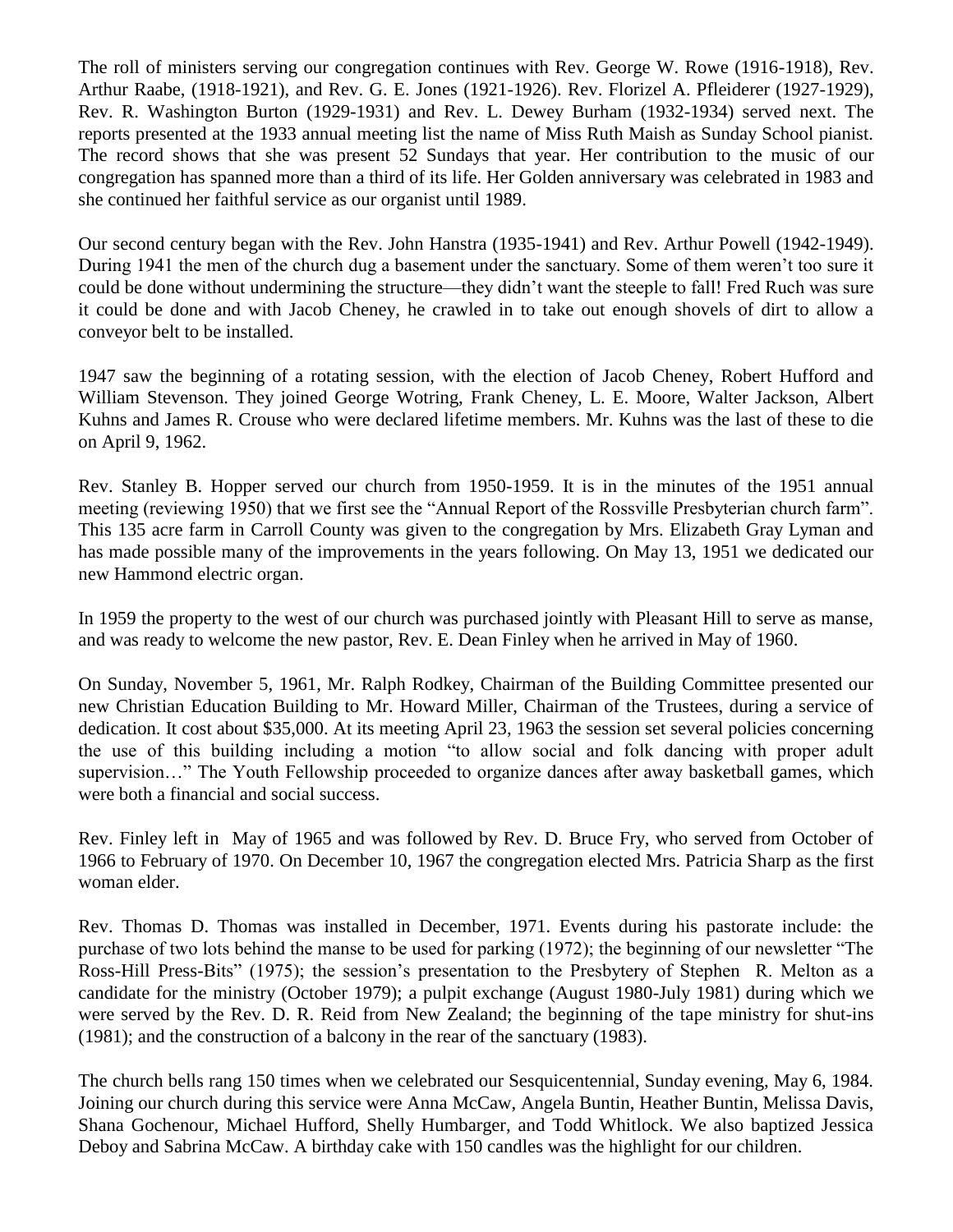When Rev. Thomas left in 1986, we were served by an interim pastor, Rev. Alan Pareis until 1988 when Rev. William Dunaway arrived. After two years, Rev. Dunaway was dismissed from the Presbytery. For the next two years, we provided our own pulpit supply including Phil Wright a missionary from the Frankfort area. During 1990, a lot containing a garage directly south of the church and adjacent to the parking lot was purchased for \$14,000. The Rev. Dr. Fred L. Page answered our call in 1992. He and his wife Sally and two daughters, Rebecca and Carrie came to us from Arkansas where he had been serving small churches in rural area.

Another property was added in 1994 when the house on the east side of the church was purchased from the estate of Donnabelle Gochenour for the sum of \$55,000. The feeling was that we were now in the position to expand our current building if that became the desire of the congregation.

During 1996, a committee was appointed to study whether to expand our current building, build a new structure or take no action at that time. Accessibility was a key issue. It soon became clear that remodeling would involve several expensive regulations. While the committee was still considering their options, Richard and Kathryn (K.T.) Roth graciously offered to donate approximately five acres of land at the west edge of Rossville for the construction of a new church should the congregation opt to build. A congregational meeting was called to decide whether to remodel or build and it was a unanimous decision to build a new church building.

A building design committee was appointed during the summer of 1997 and worked with FBi Builders of Remington, IN to design a structure able to serve this congregation and this community for many years to come. Serving on this committee were Pat Sharp who served as chairman, K.T. Roth, Janis Miller, Donald Wallace, Bill Ruch, Sally Page, Ken Alling, and Eugene Glenn. Roberta Ruch served as their recording secretary.

Simultaneously with the building design process, the Session explored the options available to them to fund the building. Congregation voted to sell the house to the east of the church , the garage and lot south of the church, the farmhouse and six building lots along the north edge of the farm as well as our church building and parking lot.

A three year pledge drive was conducted and many money-making projects were held. R.P. (Rossville Presbyterian) became our mascot and a costume representing a church building was made. Rick Ryan donned this costume and made numerous appearances to promote our cause. A new cookbook was assembled and sold, a garage sale was held, a playhouse was built and chances to win it were sold throughout the community, an ice cream social was held, Sunday School classes sold noodles and served dinners, and the biggest event of all was a walk-a-thon. Over 80 people participated in a walk from the site of the original log structure on Prince William Rd. past our present building and on to our new church site. Walkers solicited sponsors and over \$26,000 was raised, earmarked for pews in our new building.

Ground was broken for our new house of worship on May 3, 1998. The next eight months were very exciting as the building took shape. In October, a homecoming service was held in the new building even though it was still a shell of concrete and wood frame. Rope made by Kyle Wallace was strung from the old building to the new building with those members who were able, walking to the new building to symbolize the transition. Member Susie Conrad, owner of Kaleidoscope in Lafayette, designed and built our beautiful stained glass windows. Several members of the congregation stopped by the stained glass studio and were invited to cut pieces that became part of our windows.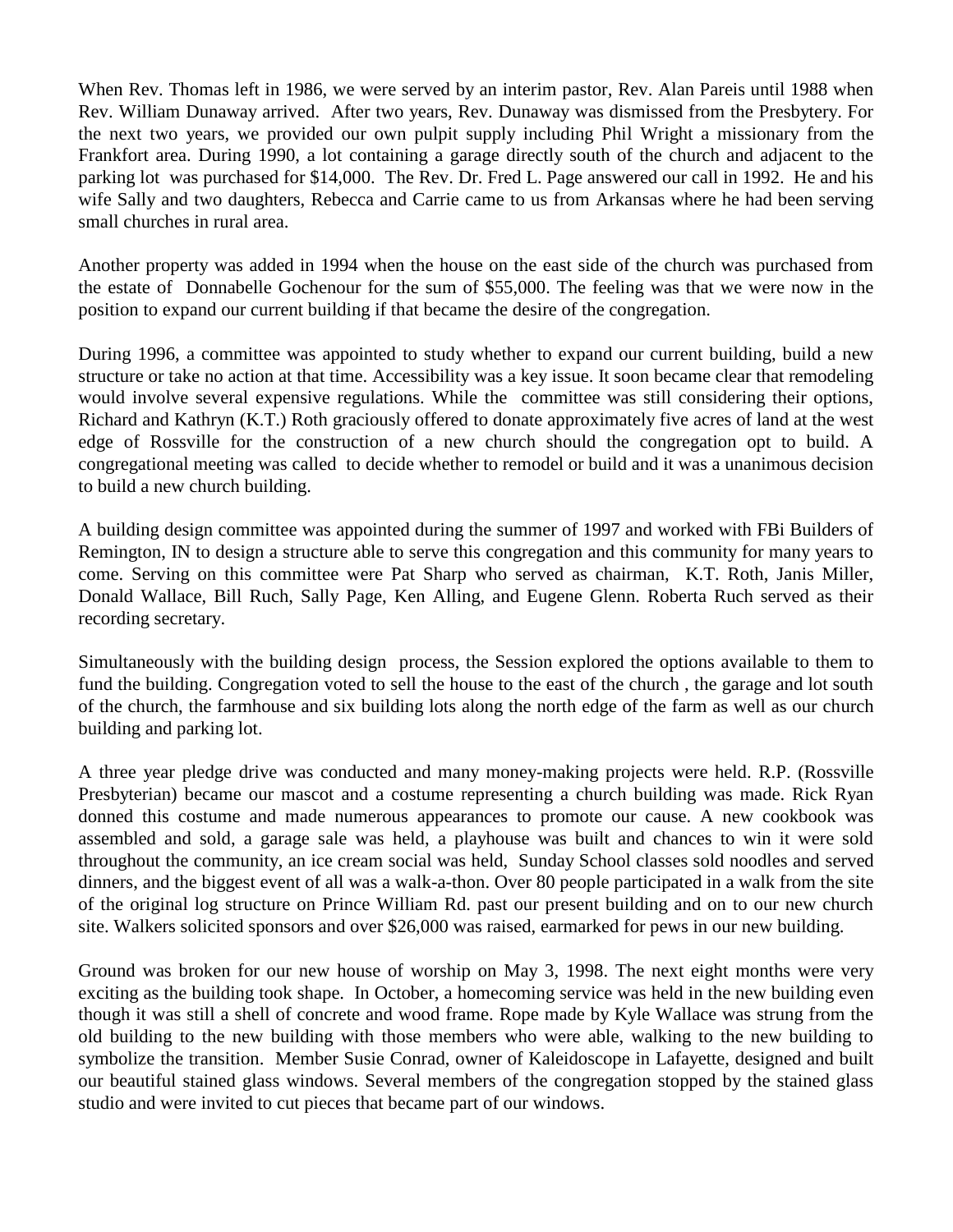Worship service on January 17 began at the old church as the doors were symbolically locked and continued at the new church. Thus begins the history of our new church building.

Dedication of the new building was held on February 28, 1999 with an organ recital in the afternoon followed by and open house reception and dedication service. Several former pastors participated in the service as well as representatives of the Synod of Lincoln Trails and the Wabash Valley Presbytery. Margaret Morris, Executive Director of the Presbytery presented the key to the church to Clerk of Session Roberta Ruch.

One of the main objectives in building a new church was to be able to house a state licensed childcare program. A board of directors was named to launch this program. Rainbow Connection Childcare was formed in early 1999. They are independently incorporated but remain a mission of the Rossville Presbyterian Church. A director was hired and the facility opened its doors in July 1999. Many families in the Rossville community are served by this outreach program. Church members as well as community members comprise the board of directors.

Although the stained glass windows were well underway during the construction of the church, services actually began with plate glass windows in place. Soon after the installation of the three large front stained glass windows, members expressed an interest in replacing the eight east and west panels of the sanctuary with stained glass. Several families stepped forward , donated funds, chose designs and these windows were also built and installed by the Kaleidoscope team.

In November of 1999, Rossville Presbyterian hosted a meeting of the Wabash Valley Presbytery. This was the first time we had a facility large enough to accommodate the meeting. Members of Pleasant Hill Presbyterian Church shared in the hosting duties. Member Rick Ryan was installed as Moderator of the Presbytery of Wabash Valley at this meeting. Rebecca Page, daughter of Dr. Fred Page, was accepted as an Inquirer, the first stage in her path towards entering the seminary to begin her ministerial studies. Over two hundred Presbyterians were in attendance.

A new tradition was born in December 1999 when Tom and Marjorie Page, Dr. Fred Page's parents, presented our church with a Peace Candle from their home church in Nashville, Tennessee. The tradition began in 1986 when a group of parishioners from York, Pennsylvania visited a church in the Soviet Union and were given rubles to purchase a candle for their church to be lighted as a symbol of Peace during each service. The light has been passed to many congregations in many countries since that time. Our peace candle has been placed on the communion table and is lit each and every Sunday. Several members of our church family have passed the peace candle on to other churches and the tradition lives on.

In June of 2000, our second financial building campaign was kicked off. The second in our three phase plan resulted in pledges of over \$225,000 over a three year period. Three more building lots on the church farm were sold and the \$60,000 revenue from the sale was applied to the building loan.

Our church served as the community coordinator for the Heifer Project International. Ultimately \$5000 was raised which sends two of several different species of animals to underdeveloped countries. The project provides transportation and training so that the recipients can continue the program.

Two of the many social events that took place in 2000 were a visit from Rev. Bob and Lynne Reid who had participated in our pulpit exchange in 1980-81. A reception was held and members were able to visit with the Reids who live in New Zealand. The second event was the marriage of Dr. Fred and Sally Page's daughter Rebecca to Patrick Lesley on December 30 in our sanctuary.